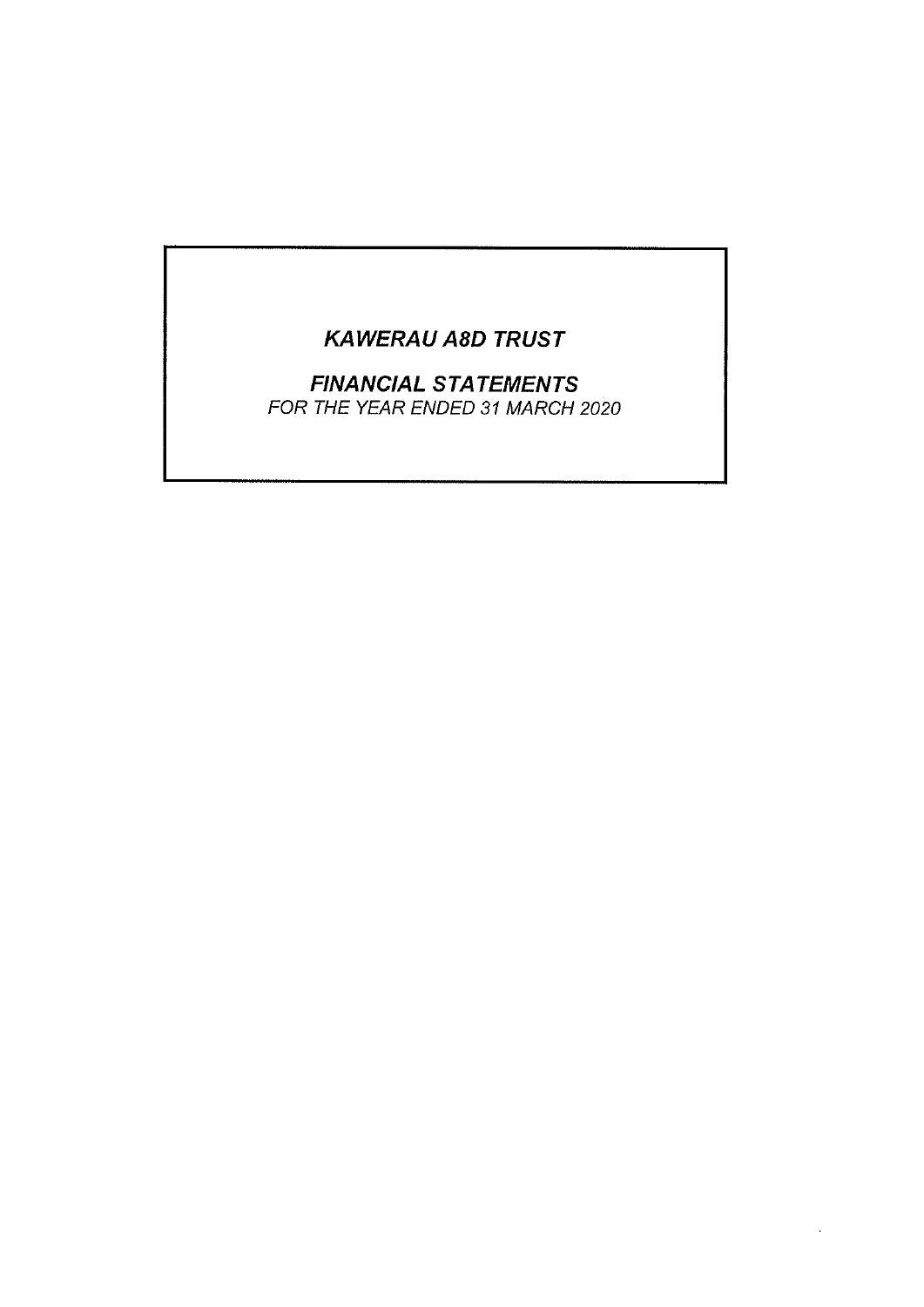# **INDEX TO THE FINANCIAL STATEMENTS**

FOR THE YEAR ENDED 31 MARCH 2020

|                                           | Page     |
|-------------------------------------------|----------|
| <b>Statement of Financial Performance</b> | 1        |
| Statement of Changes in Equity            | 2        |
| <b>Statement of Financial Position</b>    | $3 - 4$  |
| Notes to the Financial Statements         | $5 - 8$  |
| Independent Auditor's Report              | $9 - 11$ |
|                                           |          |

**KUSABS LASIKE LTD Chartered Accountants** Rotorua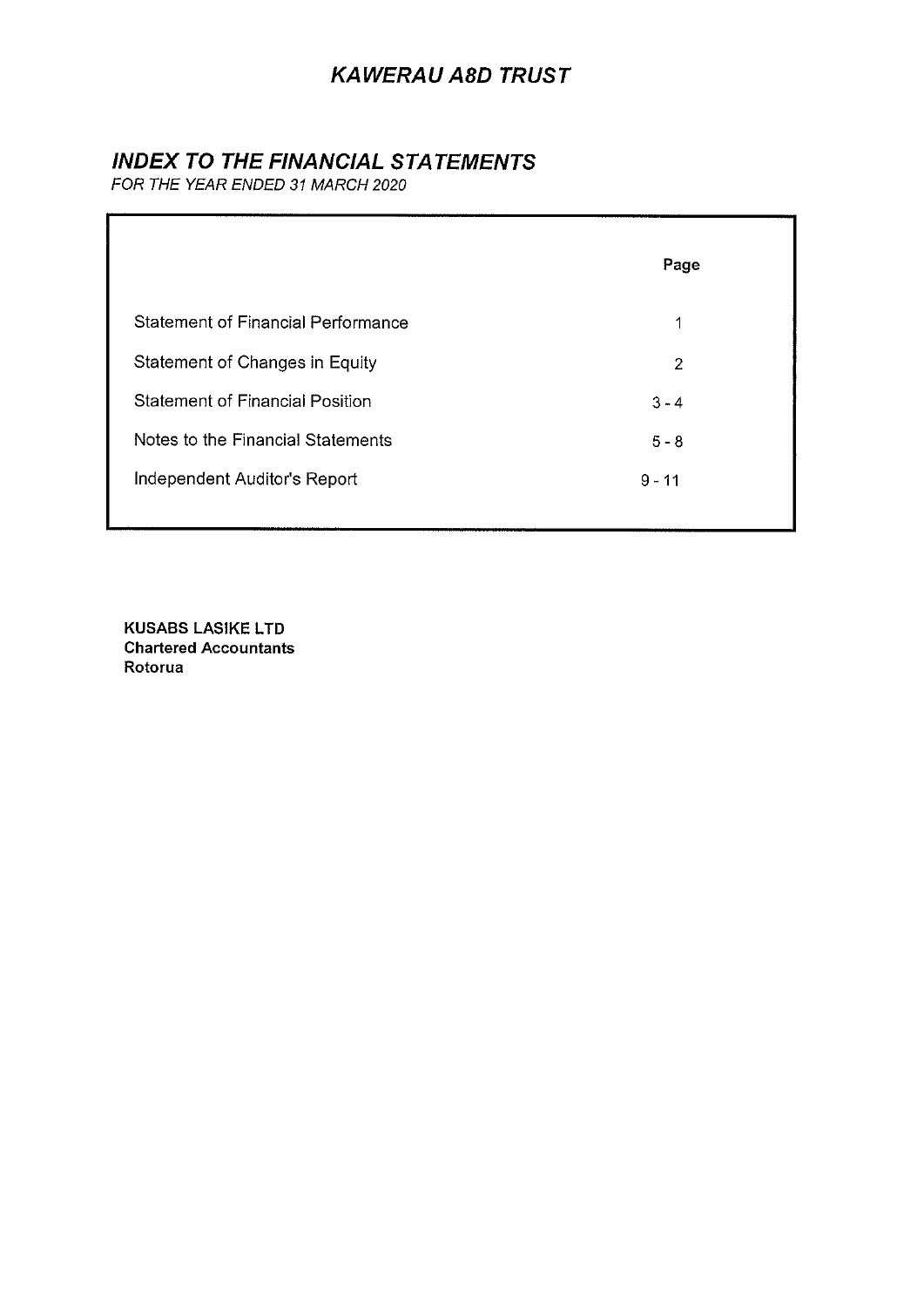# **STATEMENT OF FINANCIAL PERFORMANCE**

FOR THE YEAR ENDED 31 MARCH, 2020

|                                                | <b>Note</b> | 2020<br>\$ | 2019<br>\$     |
|------------------------------------------------|-------------|------------|----------------|
| Income                                         |             |            |                |
| <b>Administration Fund</b>                     |             |            | 61,326         |
| Lease Received                                 |             | 200,000    | 125,015        |
| <b>Bonus Bonds</b><br><b>Interest Received</b> |             |            | 20             |
| Fees paid by Maori Land Court                  |             | 795        | 1,367<br>8,500 |
| <b>Total Income before Expenses</b>            |             | 200,795    | 196,228        |
| <b>Less Expenses:</b>                          |             |            |                |
|                                                |             |            |                |
| <b>Administration Expenses</b>                 |             |            |                |
| <b>Administration &amp; Accounting Fees</b>    |             | 30,151     | 7,793          |
| <b>AGM Expenses</b>                            |             | 6,746      |                |
| <b>Audit Fee</b>                               |             | 3,102      | 3,300          |
| Bank Fees & Charges                            |             | 77         | 85             |
| Depreciation                                   |             | 54         | 77             |
| Interest - Inland Revenue Dept                 |             | 117        |                |
| General Expenses<br>Legal Fees                 |             | 58         | 36             |
| Penalties IRD - non deductible                 |             | 421        | 2,489          |
| <b>Trustee Mileage</b>                         |             | 68         |                |
|                                                |             | 626        | 321            |
| <b>Total Expenses</b>                          |             | 41,420     | 14,101         |
| Net Operating Surplus/(Deficit) for the Year   |             | 159,375    | 182,127        |
|                                                |             |            |                |
| Provision for Taxation                         | 11          | (25,050)   | (30, 959)      |
| Overprovision for Tax prior years              |             | 1,261      |                |
|                                                |             |            |                |
| <b>Surplus after income tax</b>                |             | 135,586    | 151,168        |



This Statement is to be read in conjunction with the attached Accounting Policies, Notes to the Financial Statements and the Audit Report.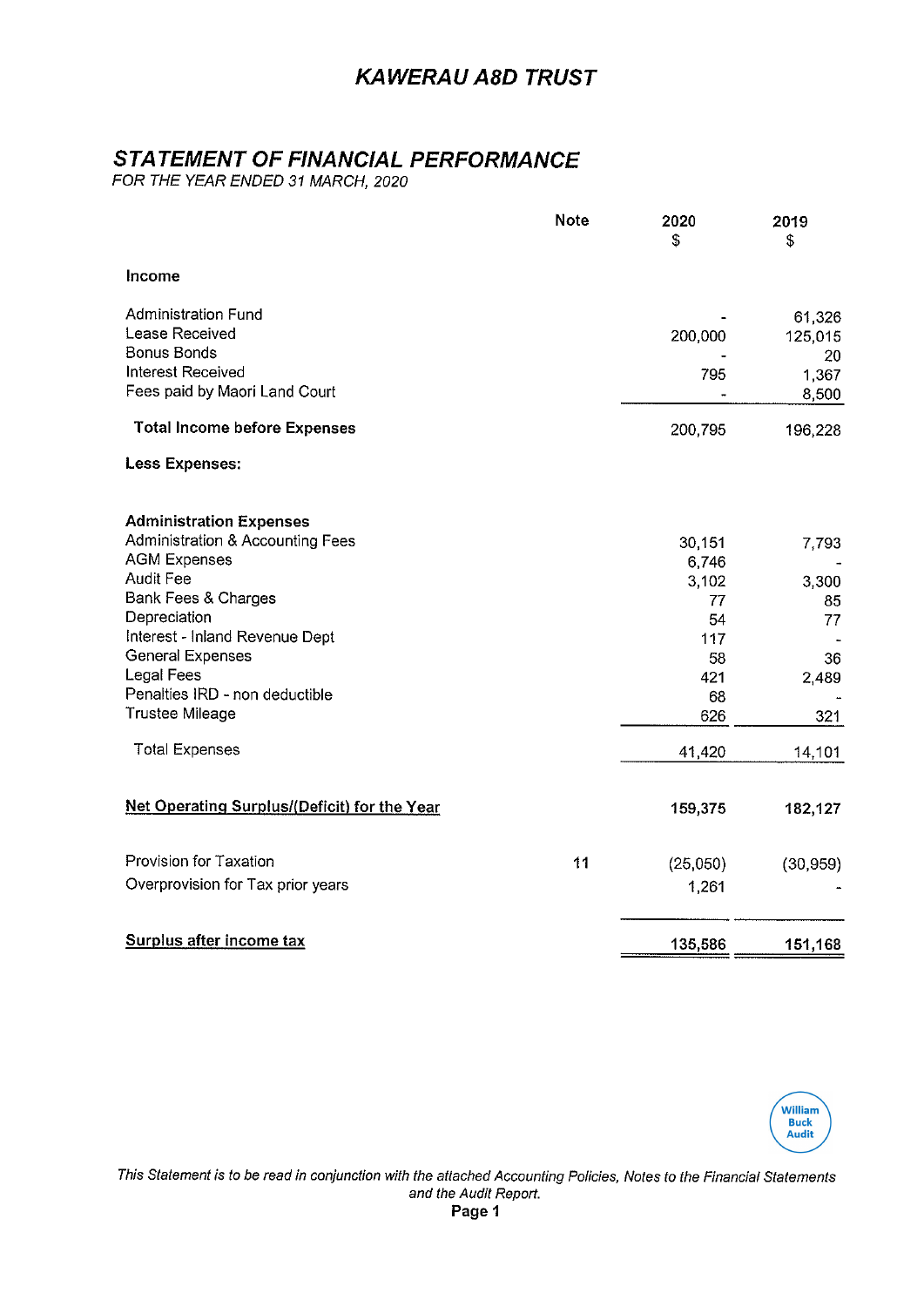# **STATEMENT OF CHANGES IN EQUITY**

FOR THE YEAR ENDED 31 MARCH 2020

|                                                          | <b>Note</b> | 2020<br>\$ | 2019<br>\$ |
|----------------------------------------------------------|-------------|------------|------------|
| <b>EQUITY AT BEGINNING OF THE YEAR</b>                   |             | 450,468    | 299,300    |
| <b>SURPLUS AND REVALUATIONS</b>                          |             |            |            |
| Net Surplus for the period                               |             | 135,586    | 151,168    |
| Total recognised revenues and expenses<br>for the period |             | 135,586    | 151,168    |
| <b>EQUITY AT END OF THE YEAR</b>                         |             | 586,054    | 450,468    |

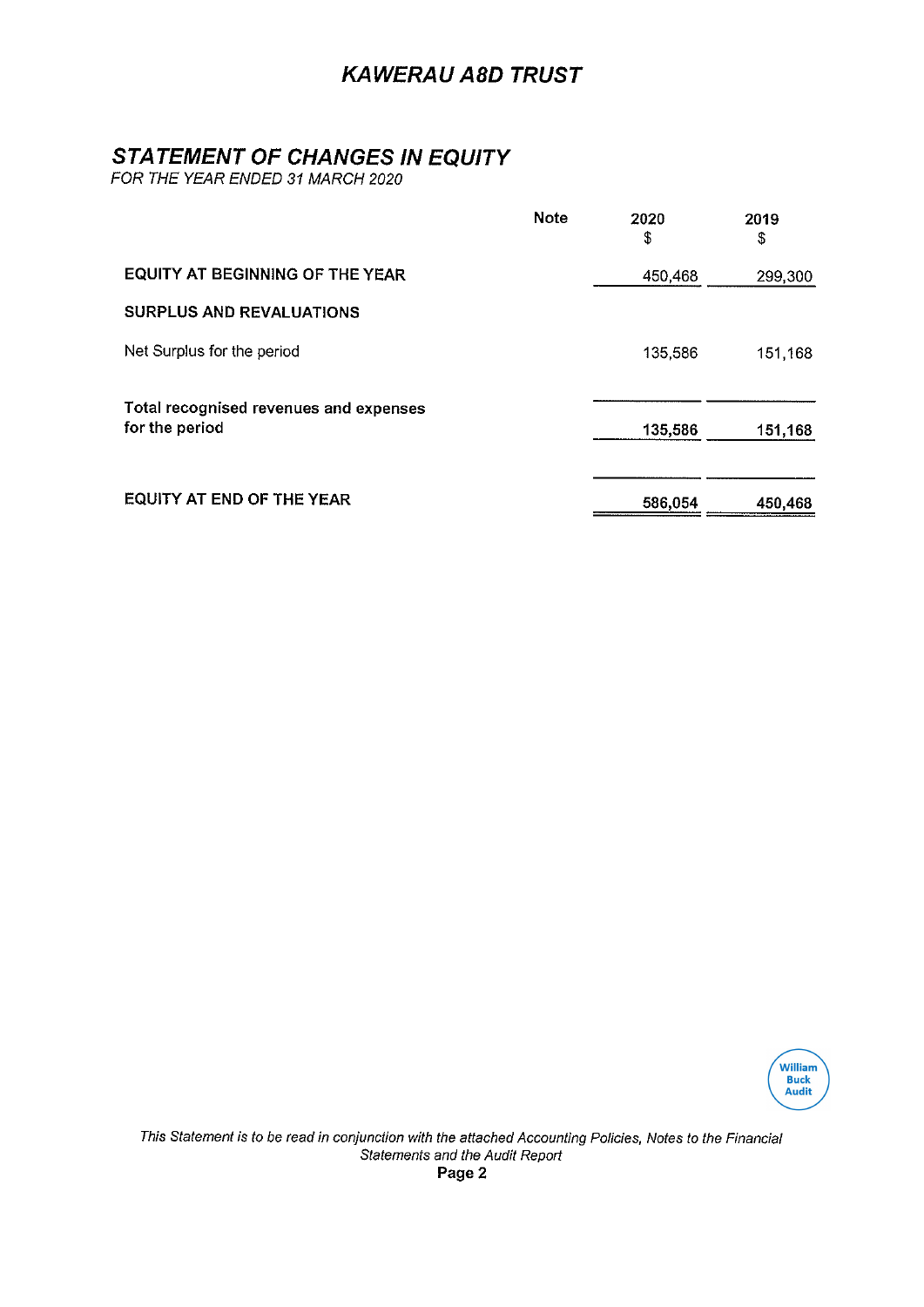# **STATEMENT OF FINANCIAL POSITION**

AS AT 31 MARCH 2020

|                                          | <b>Note</b> | 2019<br>\$         | 2018<br>\$         |
|------------------------------------------|-------------|--------------------|--------------------|
| <b>CURRENT ASSETS</b>                    |             |                    |                    |
| Cash<br><b>BNZ Account</b>               |             |                    |                    |
| <b>BNZ</b> - Call Account                |             | 4,511<br>400,297   | 54,203<br>278,151  |
| Matthew Shaw Legal Trust Account         | 6           | 130,353            | 130,067            |
| <b>Receivables</b>                       |             |                    |                    |
| Goods & Services Tax                     |             | 39,591             | 38,479             |
|                                          |             | 574,752            | 500,900            |
| Investments<br><b>Bonus Bonds</b>        | 7           | 3,330              | 3,330              |
|                                          |             |                    |                    |
| <b>Total Current Assets</b>              |             | 578,082            | 504,230            |
| <b>NON-CURRENT ASSETS</b>                |             |                    |                    |
| <b>Property, Plant &amp; Equipment</b>   | 5           |                    |                    |
| Freehold Land                            |             | 514,000            | 514,000            |
| <b>Motor Vehicles</b>                    |             | 127                | 181                |
|                                          |             | 514,127            | 514,181            |
| <b>Total Non-Current Assets</b>          |             | 514,127            | 514,181            |
| <b>Total Assets</b>                      |             | 1,092,209          | 1,018,411          |
| <b>CURRENT LIABILITIES</b>               |             |                    |                    |
| <b>Creditors and Borrowings</b>          |             |                    |                    |
| Income in Advance                        |             | 50,000             | 50,000             |
| <b>Accounts Payable</b>                  | 8           | 373,725            | 340,255            |
| <b>Accrued Liabilities</b>               | 9           | 3,500              | 19,800             |
| <b>Provision for Taxation</b>            | 11          | 3,930              | 32,888             |
| <b>Total Current Liabilities</b>         |             | 431,155<br>431,155 | 442,943<br>442,943 |
|                                          |             |                    |                    |
| <b>NON-CURRENT LIABILITIES</b>           |             |                    |                    |
| Project Development Fee - Ahi O Maui Ltd | 10          |                    |                    |
| Partnership                              |             | 75,000             | 125,000            |
| <b>Total Non-Current Liabilities</b>     |             | 75,000             | 125,000            |
| <b>Total Liabilities</b>                 |             | 506,155            | 567,943            |
| <b>Net Assets</b>                        |             | 586,054            | 450,468            |
|                                          |             |                    |                    |



This Statement is to be read in conjunction with the attached Accounting Policies, Notes to the Financial Statements and the Audit Report Page 3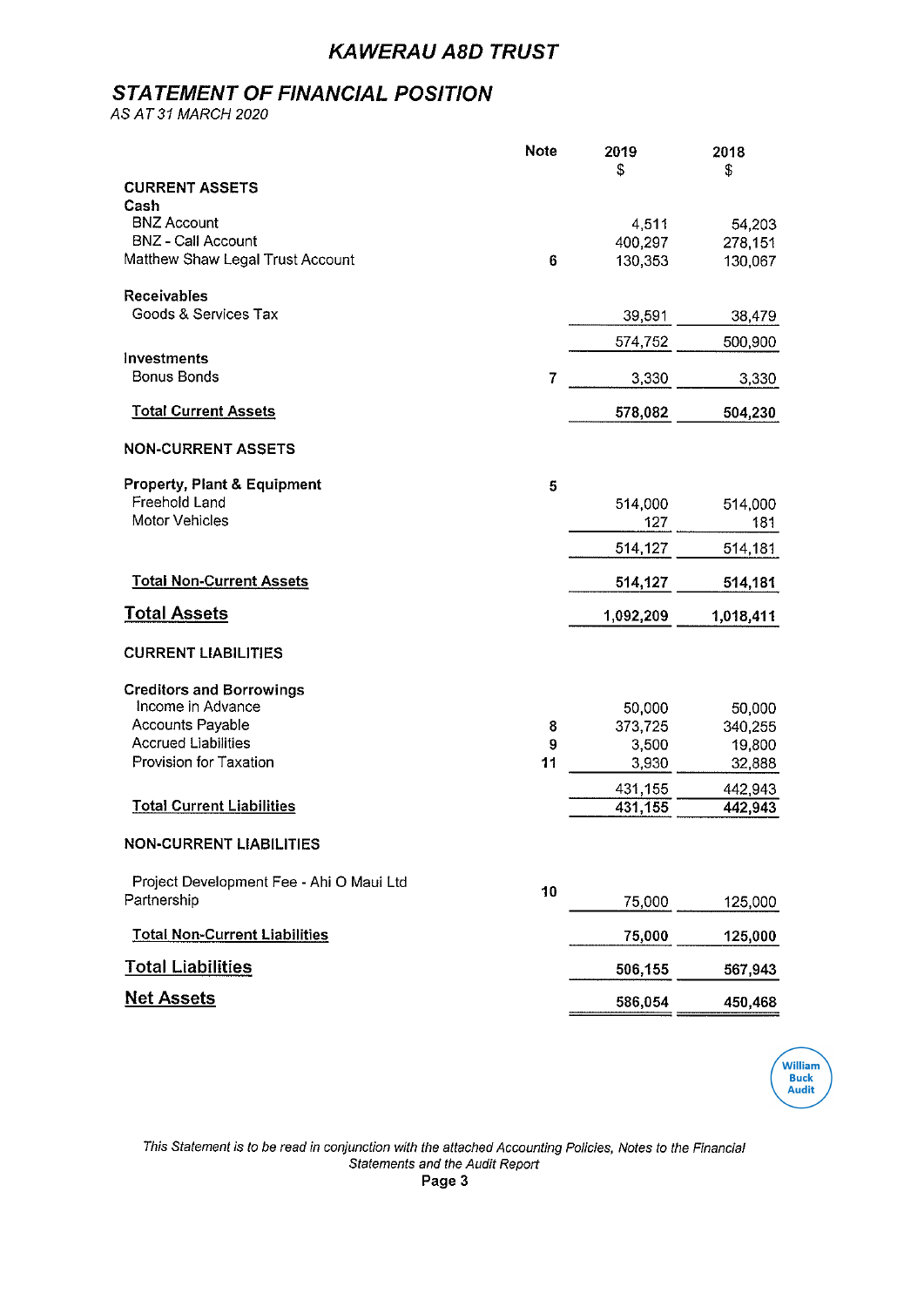## **BALANCE SHEET**

AS AT 31 MARCH 2020 (continued)

|                                                   | Note  | 2020<br>\$ | 2019<br>S |
|---------------------------------------------------|-------|------------|-----------|
| <b>TRUST FUNDS</b><br><b>Beneficiaries Equity</b> |       | 586.054    | 450,468   |
| <b>Trust Equity</b>                               | 2<br> | 586,054    | 450,468   |

For and on behalf of the Trust, which authorised the financial statements for issue on:

rust, which  $202/$  $\Rightarrow$ چي '

Trustee



This Statement is to be read in conjunction with the attached Accounting Policies, Notes to the Financial Statements and the Audit Report Page 4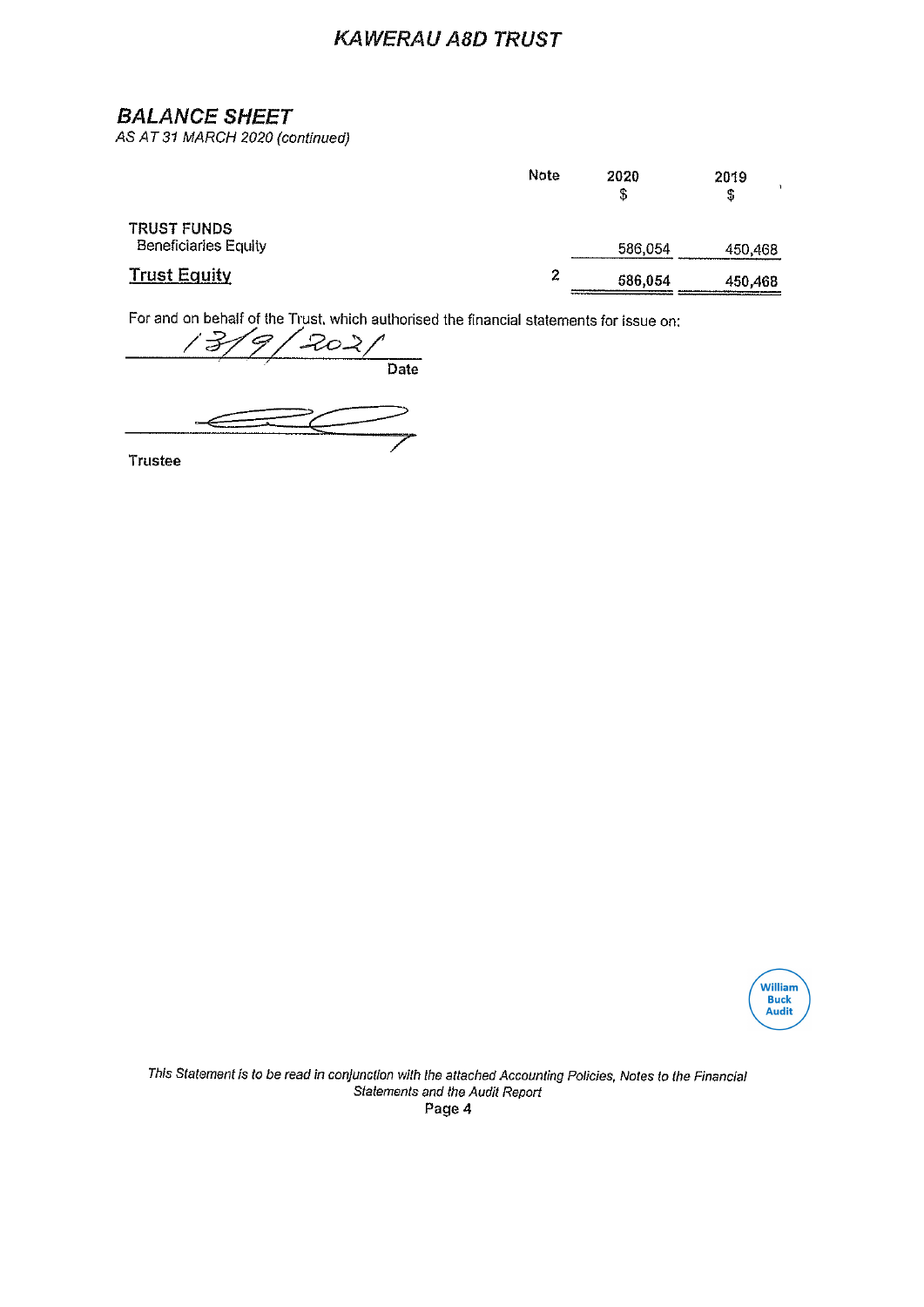## NOTES TO THE FINANCIAL STATEMENTS FOR THE YEAR ENDED 31 MARCH 2020

#### NOTE<sub>1</sub>. STATEMENT OF ACCOUNTING POLICIES

#### **Reporting Entity**

Kawerau A8D Trust is a trust originally vested under Section 438 of the Maori Affairs Act 1953, and continues under Section 215 of the Te Ture Whenua Maori Act 1993 as an Ahu Whenua Trust.

#### **Measurement Base**

These financial statements are special purpose and have been prepared for the Shareholders/Owners and for taxation purposes.

The accounting policies adopted and detailed under the specific accounting policies are not in conformity with generally accepted accounting practice. Accordingly, the financial statements should only be relied on for the expressly stated purpose.

The accounting principles recognised as appropriate for the measurement and reporting of earnings and financial position on a historical cost basis, modified by the revaluation of land and improvements (as described in the specific accounting policies section below) are followed by the Trust. Accrual accounting is used to recognise expenses and revenues when they occur.

These financial statements have been prepared in New Zealand dollars, rounded to the nearest dollar.

### **SPECIFIC ACCOUNTING POLICIES**

The following specific accounting policies which materially affect the measurement of financial performance and financial position have been applied.

#### Land

Land is recorded at a valuation. The most recent valuation was performed by Telfer Young, registered Property valuers, on 8<sup>th</sup> July 2016. Valuations are completed when requested at irregular intervals

Other Property, Plant and Equipment is recorded at Cost less accumulated depreciation.

Depreciation: Motor Vehicles 30% DV

#### **Accounts Receivable**

Accounts receivable are recorded at their net realisable value after writing off all debts considered uncollectible.

#### Goods & Services Tax

These financial statements have been prepared on a GST exclusive basis of accounting. Any GST due or recoverable at balance date is included within the amount of Current Assets or Current Liabilities.

#### **Taxation**

Income tax expense recognised in the Statement of Financial Performance (where appropriate) is the estimated income tax payable in the current year, adjusted for any differences between the estimated and actual income tax payable in prior years.

#### **Investments**

Investments are stated at cost price

#### **CHANGES IN ACCOUNTING POLICIES**

There have been no changes in accounting policies which have been applied on bases consistent with those used in previous years.

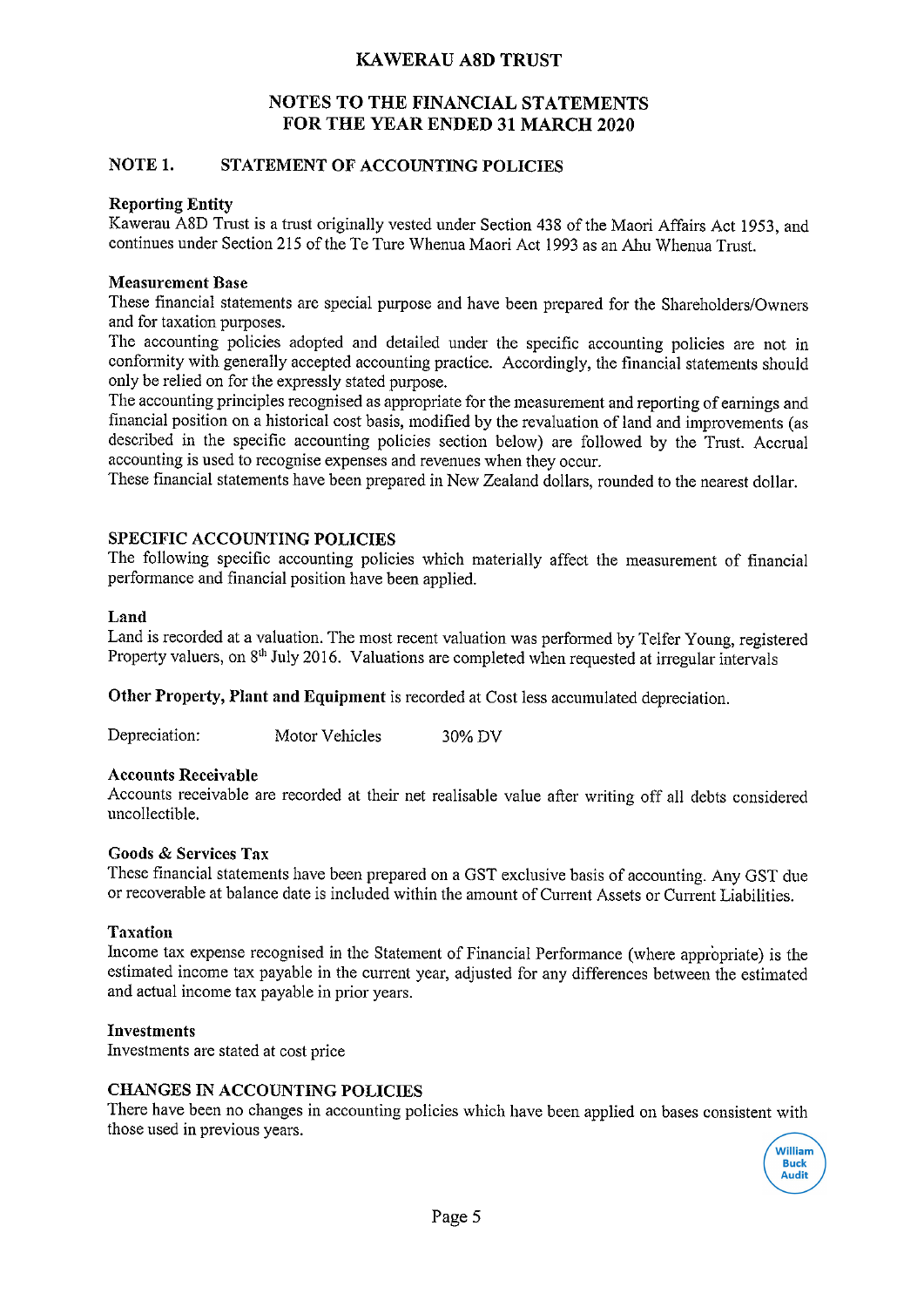## NOTES TO THE FINANCIAL STATEMENTS FOR THE YEAR ENDED 31 MARCH 2020

#### NOTE 2. **BENEFICIARIES EQUITY**

|                                  |                                  | This Year     | Last Year |
|----------------------------------|----------------------------------|---------------|-----------|
| <b>Asset Revaluation Reserve</b> | (Note 3)                         | 414,000       | 414,000   |
| <b>Retained Earnings</b>         | (Note 4)                         | 172,054       | 36,468    |
|                                  |                                  | \$<br>586,054 | \$450,468 |
| NOTE 3.                          | <b>ASSET REVALUATION RESERVE</b> |               |           |
|                                  |                                  | This Year     | Last Year |
| Opening Balance                  |                                  | 414,000       | 414,000   |
| Plus Current Years Movement      |                                  |               |           |
| Closing Balance                  |                                  | \$414,000     | \$414,000 |

In 2016 Land was revalued to a registered Valuation of \$514,000.

The asset revaluation reserve represents the difference between the original recorded land value and the 2016 valuation.

#### NOTE 4. RETAINED EARNINGS/(ACCUMULATED LOSSES)

|                                 |                                               |                | This Year        | Last Year         |
|---------------------------------|-----------------------------------------------|----------------|------------------|-------------------|
| <b>Opening Balance</b>          |                                               |                | 36,468           | (114,700)         |
| Net Surplus                     |                                               |                | 135,586          | 151,168           |
|                                 |                                               |                | \$172,054        | \$36,468          |
| NOTE 5.<br>2020<br><b>Class</b> | PROPERTY, PLANT & EQUIPMENT<br>Cost/Valuation | Accum<br>Deprn | Current<br>Deprn | <b>Book Value</b> |
| Land                            | 514,000                                       |                |                  | 514,000           |
| Vehicles                        | 5,773                                         | 5,646          | 54               | 127               |
|                                 | 519,773                                       | 5,646          | 54               | 514,127           |
| 2019<br><b>Class</b>            | Cost/Valuation                                | Accum<br>Deprn | Current<br>Deprn | <b>Book Value</b> |
| Land                            | 514,000                                       |                |                  | 514,000           |
| Vehicles                        | 5,773                                         | 5,592          | 77               | 181               |
|                                 | 519,773                                       | 5,592          | 77               | 514,181           |

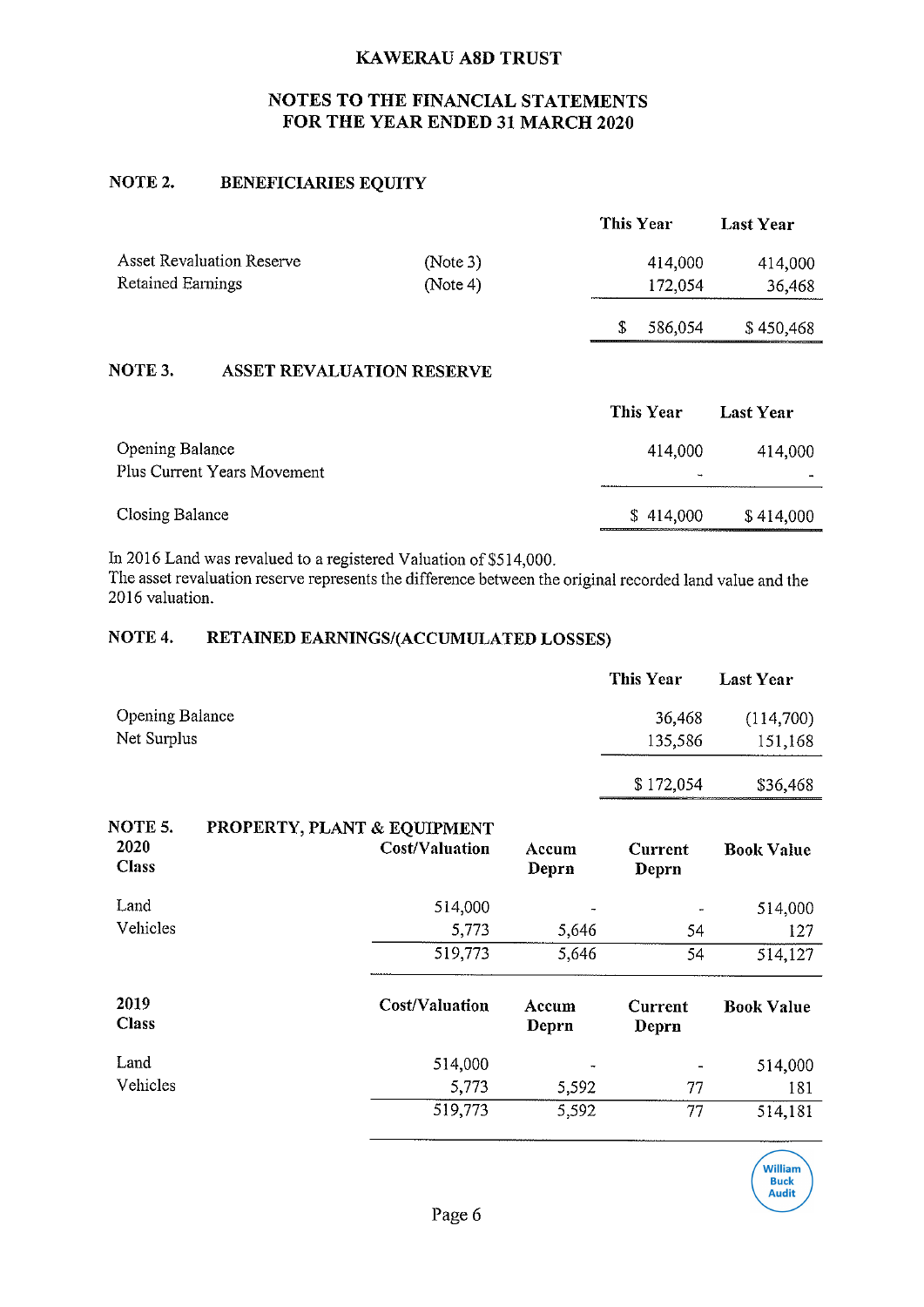## **NOTES TO THE FINANCIAL STATEMENTS** FOR THE YEAR ENDED 31 MARCH 2020

#### NOTE 6. MATTHEW SHAW LEGAL TRUST ACCOUNT

During the 2016 year Te Ahi O Maui entered into a Project Development agreement with the Trust and the initial funding of \$200,000 plus GST was deposited to the Matthew Shaw Legal Trust account, solicitor for the Trust. This amount is to be repaid by way of reduced rent over 4 years from date of Synchronisation 1/11/18.

#### NOTE 7. **BONUS BONDS**

|                                           | This Year |           |     | <b>Last Year</b> |
|-------------------------------------------|-----------|-----------|-----|------------------|
| Opening Balance                           |           | 3,330     |     | 3,310            |
| Prize Reinvestments                       |           |           |     | 20               |
| Total                                     | \$        | 3,330     | \$  | 3,330            |
| <b>NOTE 8.</b><br><b>ACCOUNTS PAYABLE</b> |           |           |     |                  |
| Aurere Law                                |           | 203,518   |     | 203,518          |
| Langley Twigg                             |           |           |     | 2,863            |
| <b>Total Legal Fees</b>                   |           | \$203,518 | \$. | 206,381          |
| <b>Additional Creditors</b>               |           |           |     |                  |
| NZME - Advertising                        |           | 1,674     |     |                  |
| Kusabs Lasike Limited                     |           | 168,533   |     | 133,874          |
| <b>Total Accounts Payable</b>             |           | \$373,725 |     | \$340,255        |

#### NOTE 9. **ACCRUED LIABILITIES**

At year end the Trust has accrued the following GST exclusive expenses for which invoices have not vet been received:

| Audit Fee – William Buck Audit (NZ) | 3,500 | 19.800             |
|-------------------------------------|-------|--------------------|
| <b>Total Accrued Liabilities</b>    |       | $$3,500$ $$19,800$ |

#### **NOTE 10. PROJECT DEVELOPMENT FEE - AHI O MAUI LTD PARTNERSHIP**

As per an Agreement between Ahi O Maui Ltd Partnership and the Trust \$200,000 Project Fee was payable to the Trust on confirmation that the Trust had agreed to a scheme of arrangement with its creditors. This condition was meet and the funds were deposited to the Trust's Solicitors Trust Account. (refer Note 6)

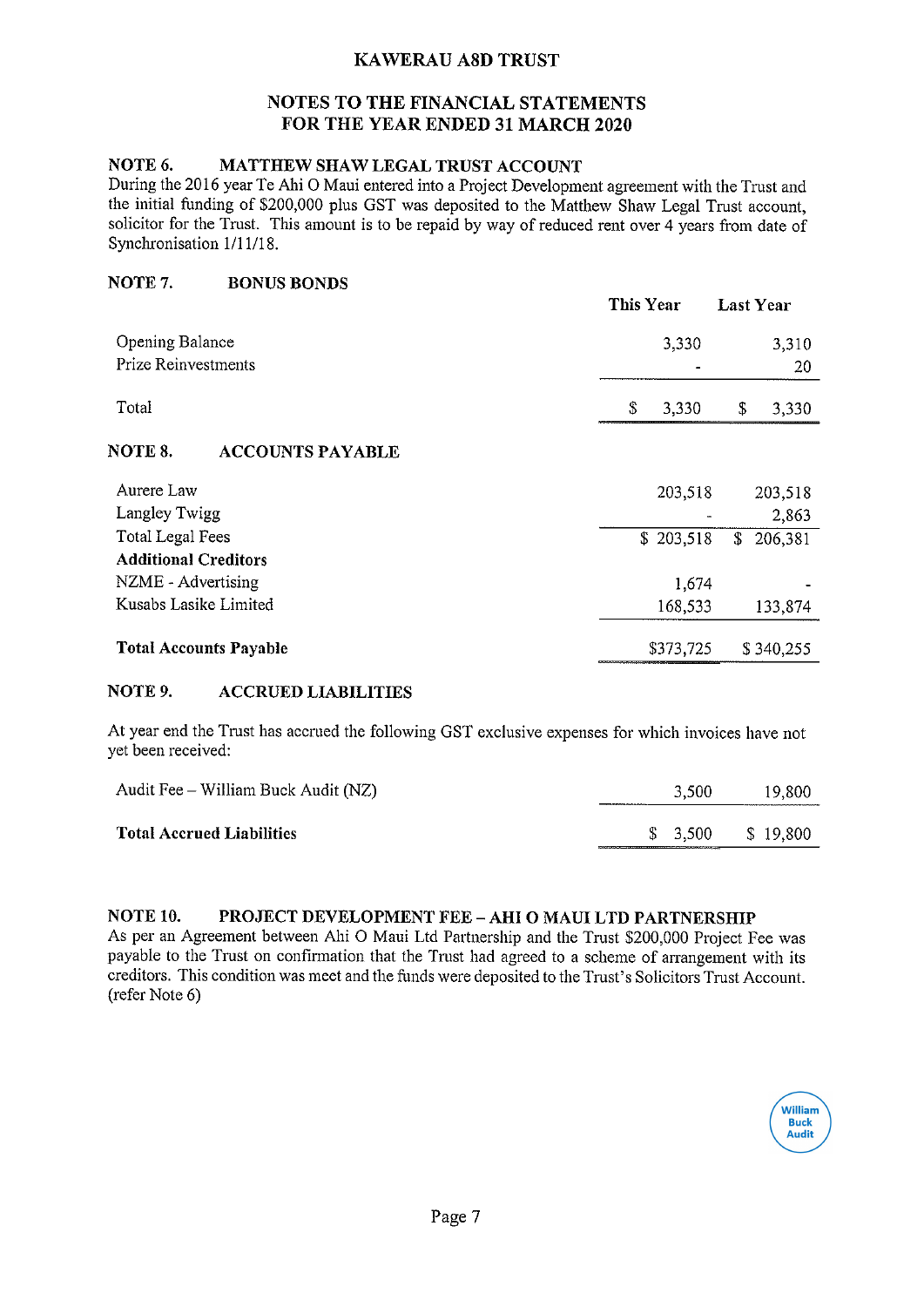## NOTES TO THE FINANCIAL STATEMENTS FOR THE YEAR ENDED 31 MARCH 2020

#### **NOTE 11. TAXATION**

|                                  | This Year | Last Year     |
|----------------------------------|-----------|---------------|
| Net Surplus as per the Accounts  | 159,375   | 182,127       |
| <b>Permanent Differences</b>     | 68        | (20)          |
| Timing Differences               | (16,300)  | (5,200)       |
| Less Losses brought forward      |           |               |
| Taxable Income                   | \$143,143 | 176,907<br>S. |
| Taxation $\omega$ 17.5c          | \$25,050  | \$30,959      |
| Less RWT current year            | (209)     | (413)         |
| Tax Paid                         | (17,000)  |               |
| Tax Refund                       | 277       |               |
| Prior Years Taxes owing/(Credit) | (4,188)   | 2,342         |
| <b>Taxation Owing</b>            | \$3,930   | \$32,888      |

#### **NOTE 12. RELATED PARTY TRANSACTIONS**

In April 2011 The Maori Land Court appointed Andrew Kusabs as an independent Trustee and Chairman of the Trust. Andrew Kusabs retired as director from Kusabs Lasike Ltd in 2017 and Lau Lasike remains the director. Kusabs Lasike Ltd invoiced for work carried out during the year of \$30,135 GST inc (Last Year \$8,918). At year end owing was \$168,533. (Last Year \$133,874).

No other related party transactions were due to or from the Trust.

#### **NOTE 14. GEOTHERMAL RIGHTS**

The Trustees have obtained an independent valuation of the value of geothermal rights based on the current lease agreement with Te Ahi o Maui. The valuation by Telfer Young dated 8 July 2016, is \$2,920,000 based on capitalisation of lease income. The valuation notes that the lessee has the right to terminate the lease at any stage where the geothermal resource is uneconomic. Because there has been no economic outflow to create this intangible asset, there is no balance recorded in the financial statements.

#### **NOTE 15. CONTINGENT LIABILITIES**

- a) There is an ongoing dispute with Norske Skog Tasman Ltd as to the condition of the block in relation to contamination coming from neighbouring leased blocks. This has and is entailing the Trust to seek legal advice and management of the block. This is likely to be a considerable drain on the Trusts finances into the future. The cost to the Trust of this has not been quantified.
- b) The loan agreement the Trust has with Tohia O Te Rangi Marae includes an arrangement to come to an agreement as to any financial recompense for the use of the loans at the time they are repaid. A calculation has not been made for any possible interest or finance charges that may result from any further agreement.

William **Buck** 

**Audit** 

#### **NOTE 16. COMMITMENTS**

There are no commitments at year end (Last Year \$Nil).

#### **NOTE 17. GOING CONCERN**

The Trust will continue to operate for the foreseeable future.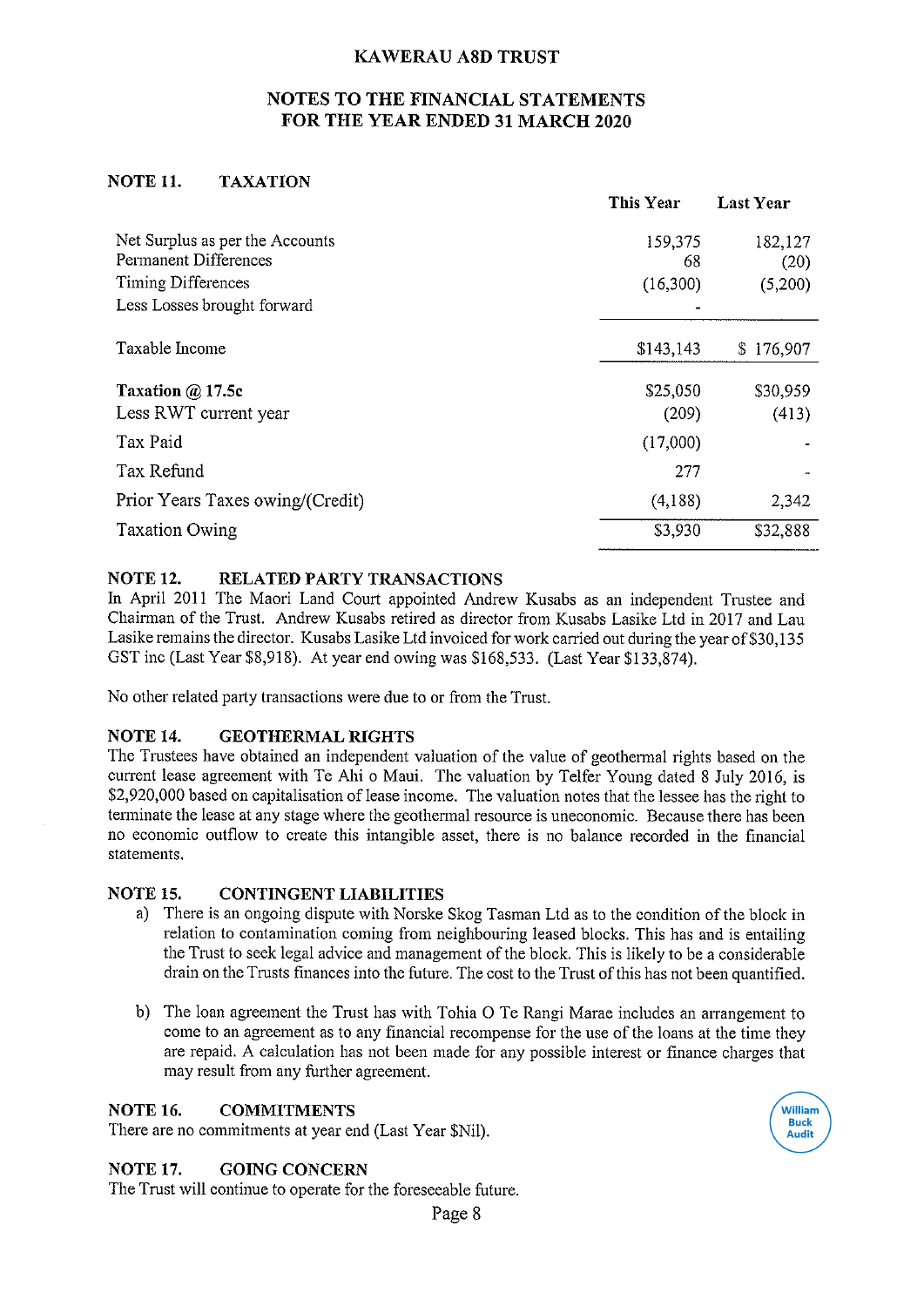

# **Kawerau A8D Trust**

**Independent auditor's report to the Trustee**

# **Report on the Audit of the Financial Statements**

## **Opinion**

We have audited the special purpose financial statements of Kawerau A8D Trust (the Trust), which comprise the statement of financial position as at 31 March 2020, and the statement of financial performance and statement of changes in equity for the year then ended, and notes to the financial statements, including a summary of significant accounting policies.

In our opinion, the accompanying special purpose financial statements of the Trust are prepared, in all material respects, in accordance with the accounting policies outlined in Note 1 to the financial statements.

#### **Basis for Opinion**

We conducted our audit in accordance with International Standards on Auditing (New Zealand) (ISAs (NZ)). Our responsibilities under those standards are further described in the Auditor's Responsibilities for the Audit of the Financial Statements section of our report. We are independent of the Company in accordance with Professional and Ethical Standard 1 (Revised) Code of Ethics for Assurance Practitioners issued by the New Zealand Auditing and Assurance Standards Board and the International Ethics Standards Board for Accountants' Code of Ethics for Professional Accountants (IESBA Code), and we have fulfilled our other ethical responsibilities in accordance with these requirements and the IESBA Code. We believe that the audit evidence we have obtained is sufficient and appropriate to provide a basis for our opinion.

Other than in our capacity as auditor we have no relationship with, or interests in, the Trust.

#### **Emphasis of Matter – Basis of Accounting**

We draw attention to Note 1 to the financial statements, which describes the basis of accounting. The financial statements have been prepared to enable the Trust to report to its shareholders / owners and for taxation purposes.

#### **ACCOUNTANTS & ADVISORS**

The Kollective 145 Seventeenth Avenue Tauranga 3112, New Zealand Telephone: +64 7 927 1234 williambuck.com

William Buck Audit (NZ) Limited

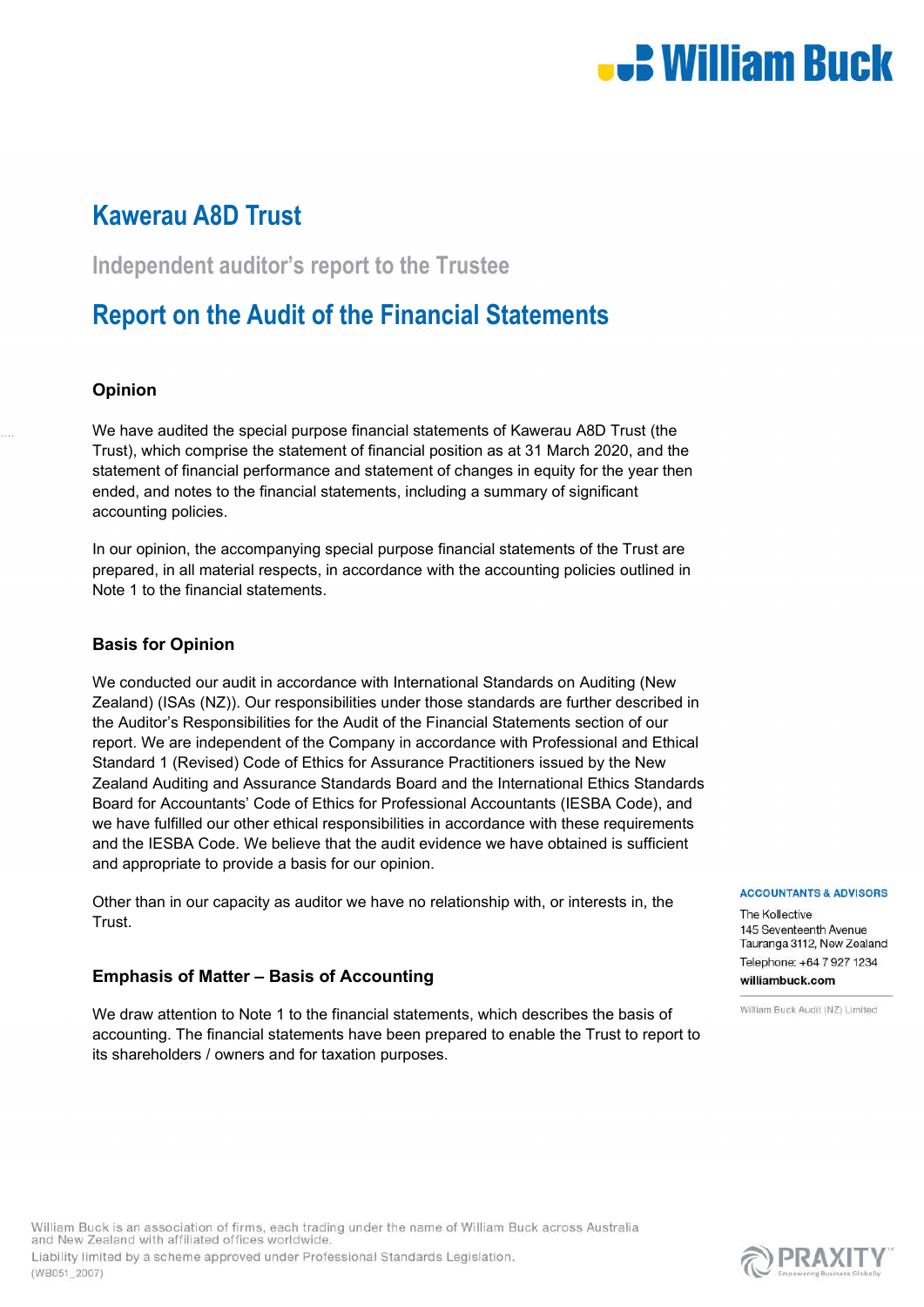# **...** William Buck

## **Trustee's Responsibilities**

The trustee is responsible on behalf of the Trust for the preparation of financial statements prepared in accordance with the accounting policies disclosed in Note 1 to the financial statements, and for such internal control as the trustee determines is necessary to enable the preparation of financial statements that are free from material misstatement, whether due to fraud or error. The trustee is also responsible for the selection of accounting policies that are appropriate for the Trust.

In preparing the financial statements, the trustee is responsible for assessing the Trust's ability to continue as a going concern, disclosing, as applicable, matters related to going concern and using the going concern basis of accounting unless the trustee either intends to liquidate the Trust or to cease operations, or have no realistic alternative but to do so.

## **Auditor's Responsibilities for the Audit of the Financial Statements**

Our objectives are to obtain reasonable assurance about whether the financial statements as a whole are free from material misstatement, whether due to fraud or error, and to issue an auditor's report that includes our opinion. Reasonable assurance is a high level of assurance, but is not a guarantee that an audit conducted in accordance with ISAs (NZ) will always detect a material misstatement when it exists. Misstatements can arise from fraud or error and are considered material if, individually or in the aggregate, they could reasonably be expected to influence the economic decisions of users taken on the basis of these financial statements.

As part of an audit in accordance with ISAs (NZ), we exercise professional judgement and maintain professional scepticism throughout the audit. We also:

- Identify and assess the risks of material misstatement of the financial statements, whether due to fraud or error, design and perform audit procedures responsive to those risks, and obtain audit evidence that is sufficient and appropriate to provide a basis for our opinion. The risk of not detecting a material misstatement resulting from fraud is higher than for one resulting from error, as fraud may involve collusion, forgery, intentional omissions, misrepresentations, or the override of internal control.
- Obtain an understanding of internal control relevant to the audit in order to design audit procedures that are appropriate in the circumstances, but not for the purpose of expressing an opinion on the effectiveness of the The Trust's internal control.
- Evaluate the appropriateness of accounting policies used and the reasonableness of accounting estimates and related disclosures made by the Trustee.
- Conclude on the appropriateness of the use of the going concern basis of accounting by the Trustee and, based on the audit evidence obtained, whether a material uncertainty exists related to events or conditions that may cast significant doubt on the The Trust's ability to continue as a going concern. If we conclude that a material uncertainty exists, we are required to draw attention in our auditor's report to the related disclosures in the financial statements or, if such disclosures are inadequate, to modify our opinion. Our conclusions are based on the audit evidence obtained up to